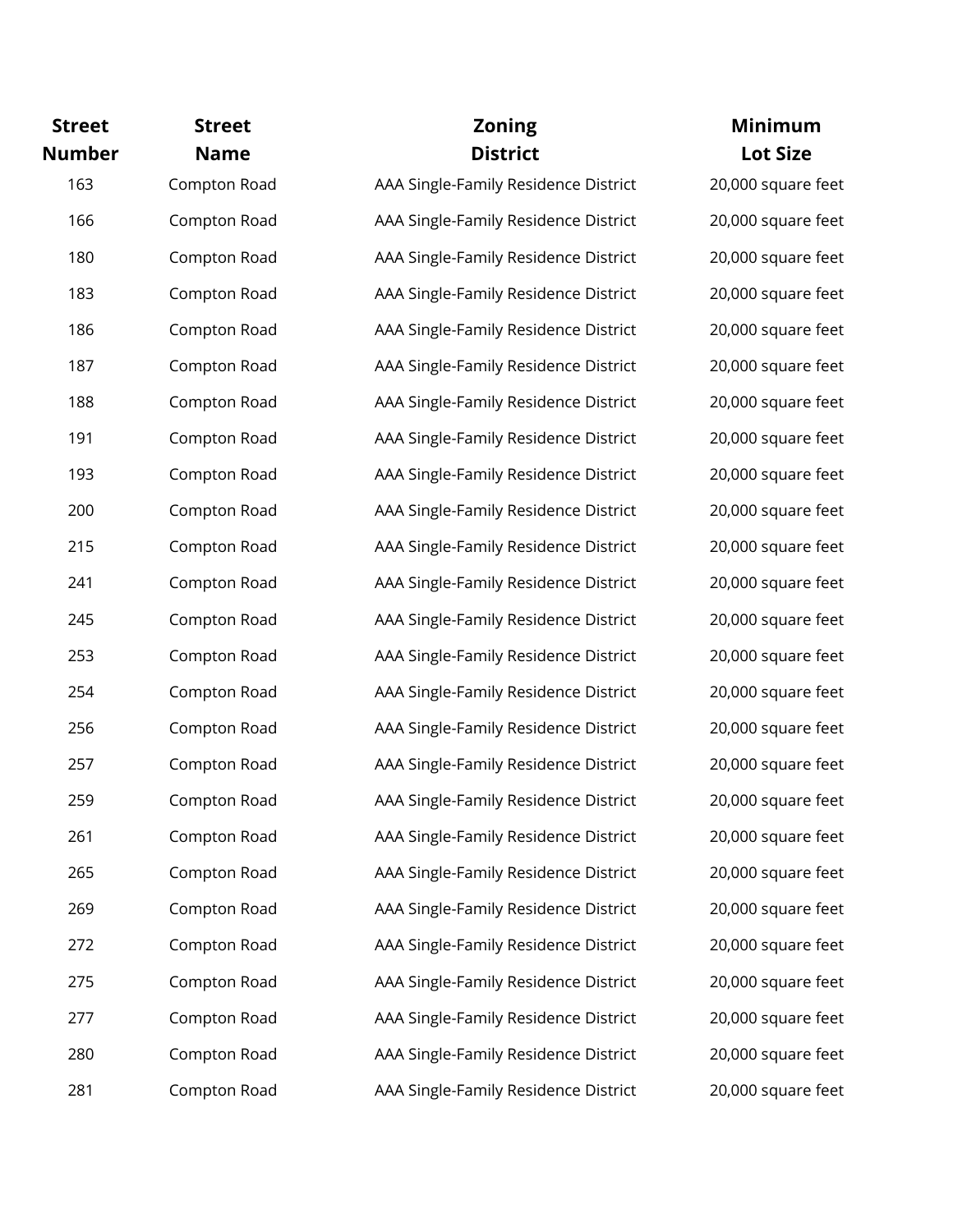| <b>Street</b> | <b>Street</b> | <b>Zoning</b>                                                                  | <b>Minimum</b>     |
|---------------|---------------|--------------------------------------------------------------------------------|--------------------|
| <b>Number</b> | <b>Name</b>   | <b>District</b>                                                                | <b>Lot Size</b>    |
| 283           | Compton Road  | AAA Single-Family Residence District                                           | 20,000 square feet |
| 285           | Compton Road  | AAA Single-Family Residence District                                           | 20,000 square feet |
| 286           | Compton Road  | AAA Single-Family Residence District                                           | 20,000 square feet |
| 288           | Compton Road  | AAA Single-Family Residence District                                           | 20,000 square feet |
| 289           | Compton Road  | AAA Single-Family Residence District                                           | 20,000 square feet |
| 290           | Compton Road  | AAA Single-Family Residence District                                           | 20,000 square feet |
| 300           | Compton Road  | AAA Single-Family Residence District                                           | 20,000 square feet |
| 303           | Compton Road  | AAA Single-Family Residence District                                           | 20,000 square feet |
| 306           | Compton Road  | AAA Single-Family Residence District                                           | 20,000 square feet |
| 310           | Compton Road  | AAA Single-Family Residence District WITH<br>Private Sewage System (see below) | 20,000 square feet |
| 313           | Compton Road  | AAA Single-Family Residence District                                           | 20,000 square feet |
| 314           | Compton Road  | AAA Single-Family Residence District                                           | 20,000 square feet |
| 317           | Compton Road  | AAA Single-Family Residence District                                           | 20,000 square feet |
| 321           | Compton Road  | AAA Single-Family Residence District                                           | 20,000 square feet |
| 322           | Compton Road  | AAA Single-Family Residence District                                           | 20,000 square feet |
| 324           | Compton Road  | AAA Single-Family Residence District                                           | 20,000 square feet |
| 326           | Compton Road  | AAA Single-Family Residence District                                           | 20,000 square feet |
| 329           | Compton Road  | AAA Single-Family Residence District                                           | 20,000 square feet |
| 331           | Compton Road  | AAA Single-Family Residence District                                           | 20,000 square feet |
| 334           | Compton Road  | AAA Single-Family Residence District                                           | 20,000 square feet |
| 337           | Compton Road  | AAA Single-Family Residence District                                           | 20,000 square feet |
| 338           | Compton Road  | AAA Single-Family Residence District                                           | 20,000 square feet |
| 342           | Compton Road  | AAA Single-Family Residence District                                           | 20,000 square feet |
| 343           | Compton Road  | AAA Single-Family Residence District                                           | 20,000 square feet |
| 346           | Compton Road  | AAA Single-Family Residence District                                           | 20,000 square feet |
| 347           | Compton Road  | AAA Single-Family Residence District                                           | 20,000 square feet |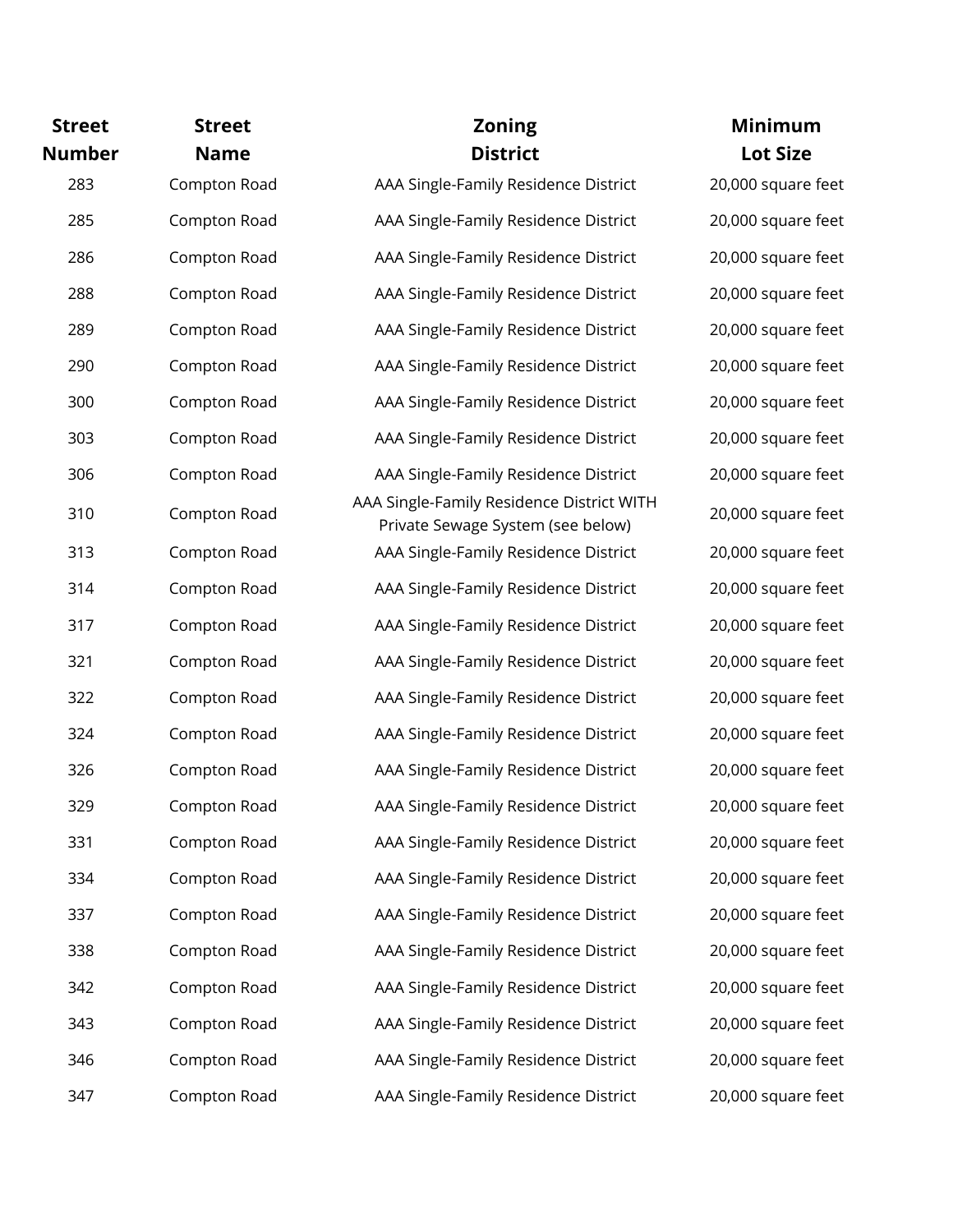| <b>Street</b><br><b>Number</b> | <b>Street</b><br><b>Name</b> | <b>Zoning</b><br><b>District</b>     | <b>Minimum</b><br><b>Lot Size</b> |
|--------------------------------|------------------------------|--------------------------------------|-----------------------------------|
| 350                            | Compton Road                 | AAA Single-Family Residence District | 20,000 square feet                |
| 351                            | Compton Road                 | AAA Single-Family Residence District | 20,000 square feet                |
| 354                            | Compton Road                 | AAA Single-Family Residence District | 20,000 square feet                |
| 358                            | Compton Road                 | AAA Single-Family Residence District | 20,000 square feet                |
| 359                            | Compton Road                 | AAA Single-Family Residence District | 20,000 square feet                |
| 365                            | Compton Road                 | AAA Single-Family Residence District | 20,000 square feet                |
| 369                            | Compton Road                 | AAA Single-Family Residence District | 20,000 square feet                |
| 371                            | Compton Road                 | AAA Single-Family Residence District | 20,000 square feet                |
| 373                            | Compton Road                 | AAA Single-Family Residence District | 20,000 square feet                |
| 375                            | Compton Road                 | AAA Single-Family Residence District | 20,000 square feet                |
| 376                            | Compton Road                 | AAA Single-Family Residence District | 20,000 square feet                |
| 377                            | Compton Road                 | AAA Single-Family Residence District | 20,000 square feet                |
| 406                            | Compton Road                 | AAA Single-Family Residence District | 20,000 square feet                |
| 407                            | Compton Road                 | AAA Single-Family Residence District | 20,000 square feet                |
| 410                            | Compton Road                 | AAA Single-Family Residence District | 20,000 square feet                |
| 418                            | Compton Road                 | AAA Single-Family Residence District | 20,000 square feet                |
| 423                            | Compton Road                 | AAA Single-Family Residence District | 20,000 square feet                |
| 424                            | Compton Road                 | AAA Single-Family Residence District | 20,000 square feet                |
| 438                            | Compton Road                 | AAA Single-Family Residence District | 20,000 square feet                |
| 439                            | Compton Road                 | AAA Single-Family Residence District | 20,000 square feet                |
| 454                            | Compton Road                 | AAA Single-Family Residence District | 20,000 square feet                |
| 464                            | Compton Road                 | AAA Single-Family Residence District | 20,000 square feet                |
| 476                            | Compton Road                 | AAA Single-Family Residence District | 20,000 square feet                |
| 480                            | Compton Road                 | AAA Single-Family Residence District | 20,000 square feet                |
| 487                            | Compton Road                 | AAA Single-Family Residence District | 20,000 square feet                |
| 488                            | Compton Road                 | AAA Single-Family Residence District | 20,000 square feet                |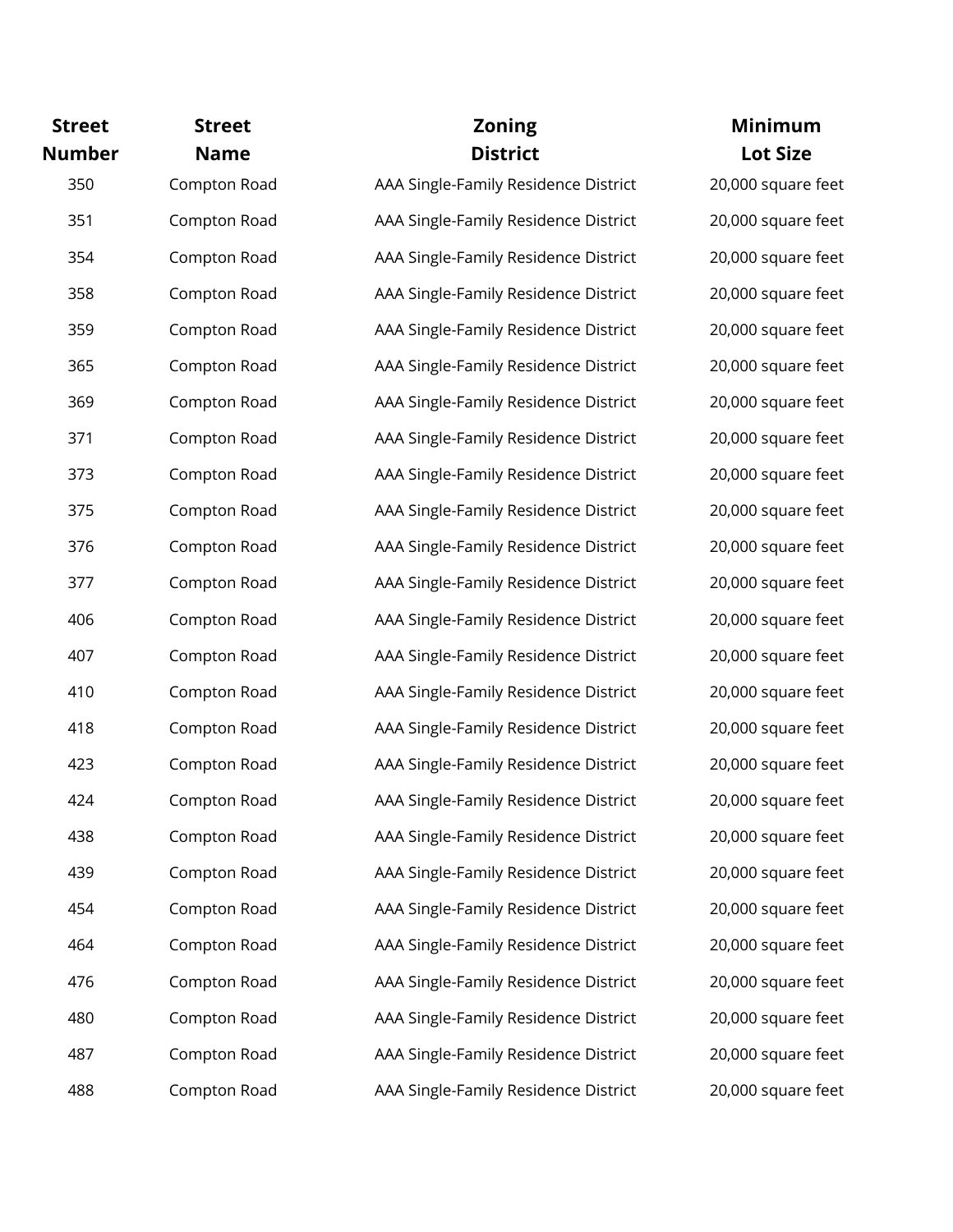| <b>Street</b><br><b>Number</b> | <b>Street</b><br><b>Name</b> | <b>Zoning</b><br><b>District</b>     | <b>Minimum</b><br><b>Lot Size</b> |
|--------------------------------|------------------------------|--------------------------------------|-----------------------------------|
| 495                            | Compton Road                 | AAA Single-Family Residence District | 20,000 square feet                |
| 496                            | Compton Road                 | AAA Single-Family Residence District | 20,000 square feet                |
| 502                            | Compton Road                 | AAA Single-Family Residence District | 20,000 square feet                |
| 503                            | Compton Road                 | AAA Single-Family Residence District | 20,000 square feet                |
| 504                            | Compton Road                 | AAA Single-Family Residence District | 20,000 square feet                |
| 509                            | Compton Road                 | AAA Single-Family Residence District | 20,000 square feet                |
| 510                            | Compton Road                 | AAA Single-Family Residence District | 20,000 square feet                |
| 514                            | Compton Road                 | AAA Single-Family Residence District | 20,000 square feet                |
| 515                            | Compton Road                 | AAA Single-Family Residence District | 20,000 square feet                |
| 518                            | Compton Road                 | AAA Single-Family Residence District | 20,000 square feet                |
| 519                            | Compton Road                 | AAA Single-Family Residence District | 20,000 square feet                |
| 522                            | Compton Road                 | AAA Single-Family Residence District | 20,000 square feet                |
| 534                            | Compton Road                 | AAA Single-Family Residence District | 20,000 square feet                |
| 535                            | Compton Road                 | AAA Single-Family Residence District | 20,000 square feet                |
| 536                            | Compton Road                 | AAA Single-Family Residence District | 20,000 square feet                |
| 539                            | Compton Road                 | AAA Single-Family Residence District | 20,000 square feet                |
| 540                            | Compton Road                 | AAA Single-Family Residence District | 20,000 square feet                |
| 543                            | Compton Road                 | AAA Single-Family Residence District | 20,000 square feet                |
| 544                            | Compton Road                 | AAA Single-Family Residence District | 20,000 square feet                |
| 547                            | Compton Road                 | AAA Single-Family Residence District | 20,000 square feet                |
| 548                            | Compton Road                 | AAA Single-Family Residence District | 20,000 square feet                |
| 551                            | Compton Road                 | AAA Single-Family Residence District | 20,000 square feet                |
| 552                            | Compton Road                 | AAA Single-Family Residence District | 20,000 square feet                |
| 555                            | Compton Road                 | AAA Single-Family Residence District | 20,000 square feet                |
| 556                            | Compton Road                 | AAA Single-Family Residence District | 20,000 square feet                |
| 559                            | Compton Road                 | AAA Single-Family Residence District | 20,000 square feet                |